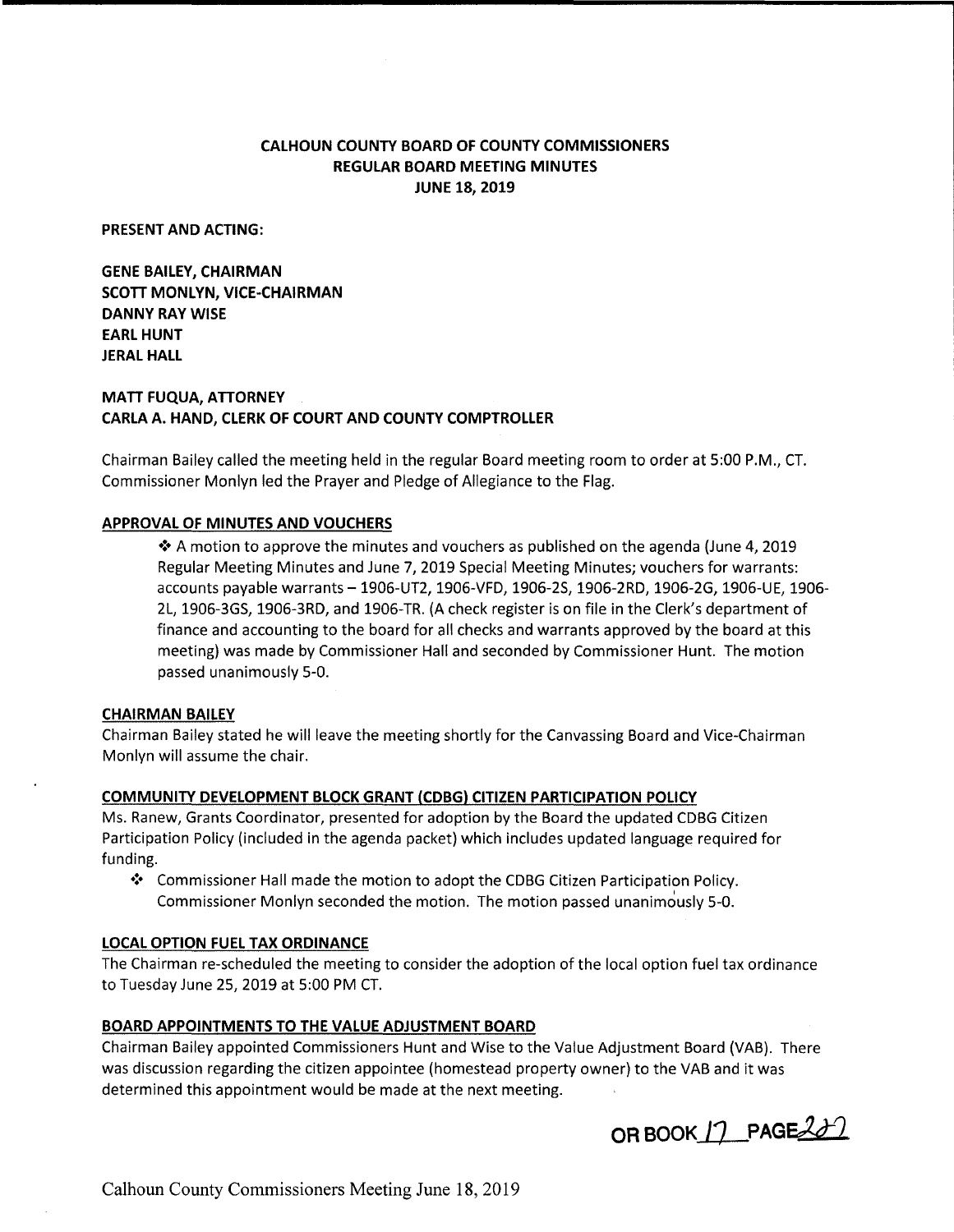The Chairman discussed the funding of \$5,135,000 for Calhoun County from the Hurricane Housing Recovery Program (HHRP). The Board scheduled a workshop to discuss HHRP for Thursday June 27, 2019 at 9 AM CT.

The Chairman informed the Board of the zero-dollar match Firefighter Grant that is available to all of the County Volunteer Fire Departments (VFD). Up to \$20,000 is available for the purchase of equipment for each VFD. The Chairman stated some of the VFDs do not have \$20,000 to expend prior to requesting reimbursement and asked the Board to advance each VFD that is awarded the grant up to \$20,000 which would be repaid upon receipt of grant funds.

❖ Commissioner Wise made the motion to advance up to \$20,000 to each VFD that has been awarded the zero-dollar match Firefight Grant. Commissioner Monlyn seconded the motion. The motion passed unanimously 5-0.

The Chairman discussed the Jackson County Ordinance for Cell Towers that requires antennae space to the County and asked for approval for the Attorney to draft an Ordinance for the Board's consideration. Commissioner Hall made the motion for the Attorney to prepare a draft Ordinance for Cell Towers that requires antennae space to the County at no charge. Commissioner Monlyn seconded the motion. The motion passed unanimously 5-0.

## **VICE-CHAIRMAN MONLYN ASSUMED THE ROLE OF CHAIR (5:12 PM CT)**

## **BOARD APPOINTMENTS TO THE VALUE ADJUSTMENT BOARD(CONTINUED)**

Attorney Fuqua reminded the Board of the need to approve Ms. Martha Eskuchen as the Attorney to the Value Adjustment Board.

❖ Commissioner Hall made the motion to approve Ms. Martha Eskuchen as the Attorney to the Value Adjustment Board. Commissioner Hunt seconded the motion. The motion passed unanimously 4-0.

## **CALHOUN COUNTY EXTENSION DIRECTOR - INTERVIEW DATES**

The Clerk asked the Board how they would like to schedule interviews for the County Extension Director position. There are two candidates to interview that were chosen by the University of Florida IFAS Extension {Mr. Daniel Leonard, Dr. Patrick Neal Williams). The Board stated they would like to schedule the interviews on the same day (hour(s) prior to the meeting) as a regularly scheduled meeting. The Clerk stated she would inform Dr. Vergot (Professor and Northwest District Extension Director) of their request.

## **CHELSEA RANEW - PROJECTS AND GRANTS COORDINATOR**

Ms. Ranew presented for approval and execution Resolution 2019-29 which requests the removal of FPID number 433566-1 LAP CR 274 Sidewalk project due to lack of additional funding for this project noting the Community Safety Traffic Safety team and the Board may apply for future funding to complete this project.

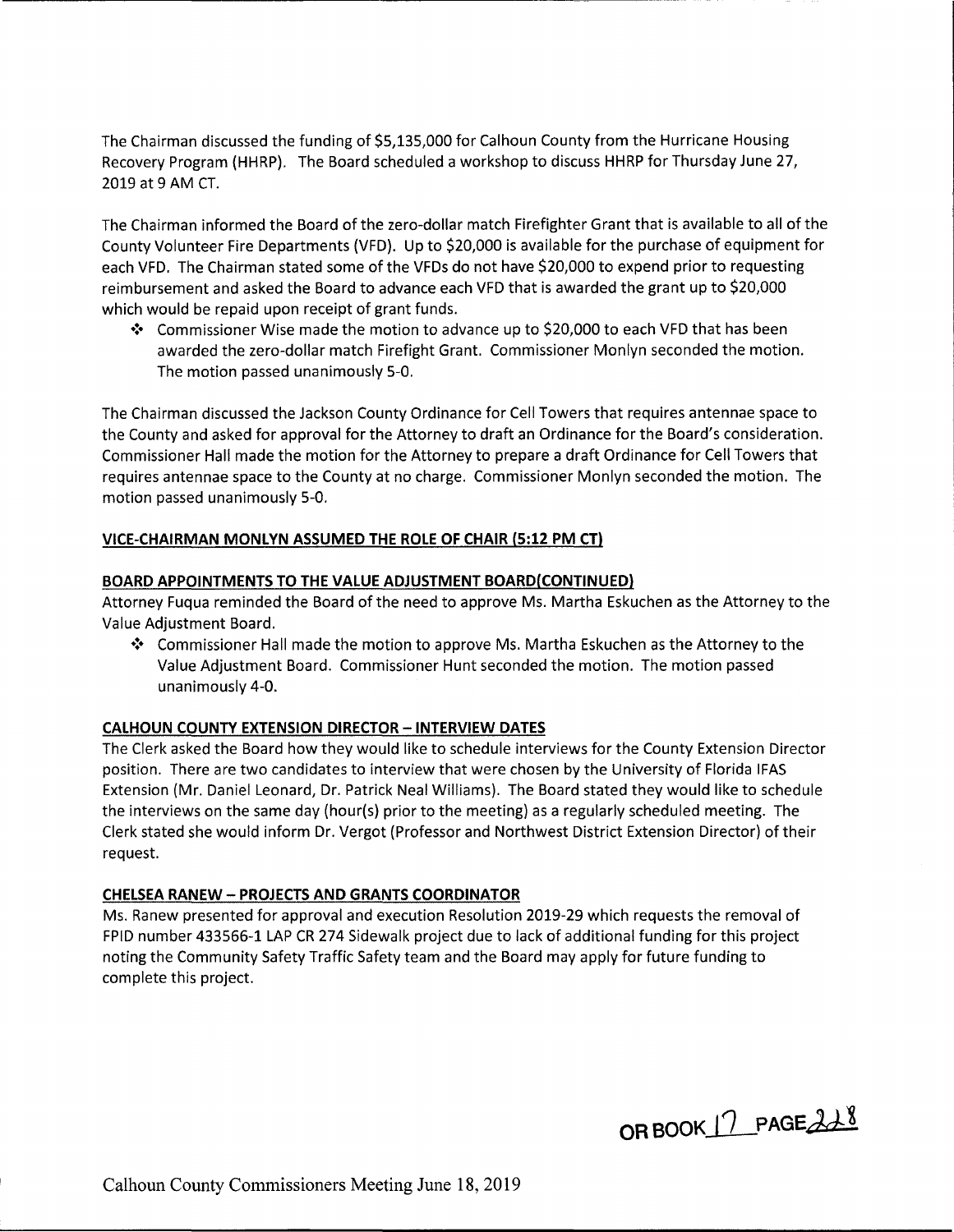## **RESOLUTION OF CALHOUN COUNTY, FLORIDA RESOLUTION NO. 2019-29**

## **A RESOLUTION OF THE BOARD OF COUNTY COMMISSIONERS OF CALHOUN COUNTY, FLORIDA, REQUESTING THE REMOVAL OF A LOCAL AGENCY PROJECT FROM THE FLORIDA DEPARTMENT OF TRANSPORTATION FIVE YEAR WORK PROGRAM**

**WHEREAS,** Calhoun County, Florida, requested the State of Florida, Department of Transportation, for financial assistance for costs directly related to the construction of the County Road 274 Sidewalk project along CR 274 West (Chipola Street) from Altha Public Library to SR 71 and CR 274 East (Broad Street) from SR 71 to Fuqua Circle; and,

WHEREAS, the State of Florida, Department of Transportation, agreed to participate in the construction and construction engineering inspection up to the amount of Three Hundred Twenty-Six Thousand Five Hundred Thirty-Four Dollars (\$326,534); and,

**WHEREAS, the County nor the Florida Department of Transportation has the ability to allocate** additional funds towards this project at this time and at the request of the Florida Department of Transportation, it must be removed from the current FDOT five-year work program; and,

**WHEREAS, to remove a project from the Florida Department of Transportation Five Year** Work Program requires that a Resolution be passed by the Board of County Commissioners of Calhoun County, Florida requesting this change.

**NOW, THEREFORE, BE IT RESOLVED** by the Board of County Commissioners of Calhoun County, Florida, as follows:

**1.** The Board of County Commissioners of Calhoun County, Florida, requests the removal of financial project identification number 433566-1 LAP CR 274 Sidewalk from the current FDOT Five-Year Work Program and will reapply at a later date.

**DULY PASSED AND ADOPTED** by the Board of County Commissioners of Calhoun County, Florida, this **18th** day of **June,** 2019.

❖ Commissioner Hunt made the motion to approve Resolution 2019-29. Commissioner Hall seconded the motion. The motion passed unanimously 4-0.

Ms. Ranew presented the ROSTAN invoice cover sheet to the Board for discussion. The bill in the amount of [\\$125,074.01](https://125,074.01) is for FEMA consulting services from December 1, 2018 through March 31, 2019. Ms. Ranew stated Chairman Bailey has asked Mr. Tommy Horton some questions regarding this bill; a response has not been received as of today. Ms. Ranew reminded the Board the entire bill was included in their agenda packets and encouraged them to review the charges.

❖ Commissioner Hunt made the motion to table approval of the invoice until the next regular meeting. Commissioner Hall seconded the motion. The motion passed unanimously 4-0.

**OR BOOK 17 PAGE 229**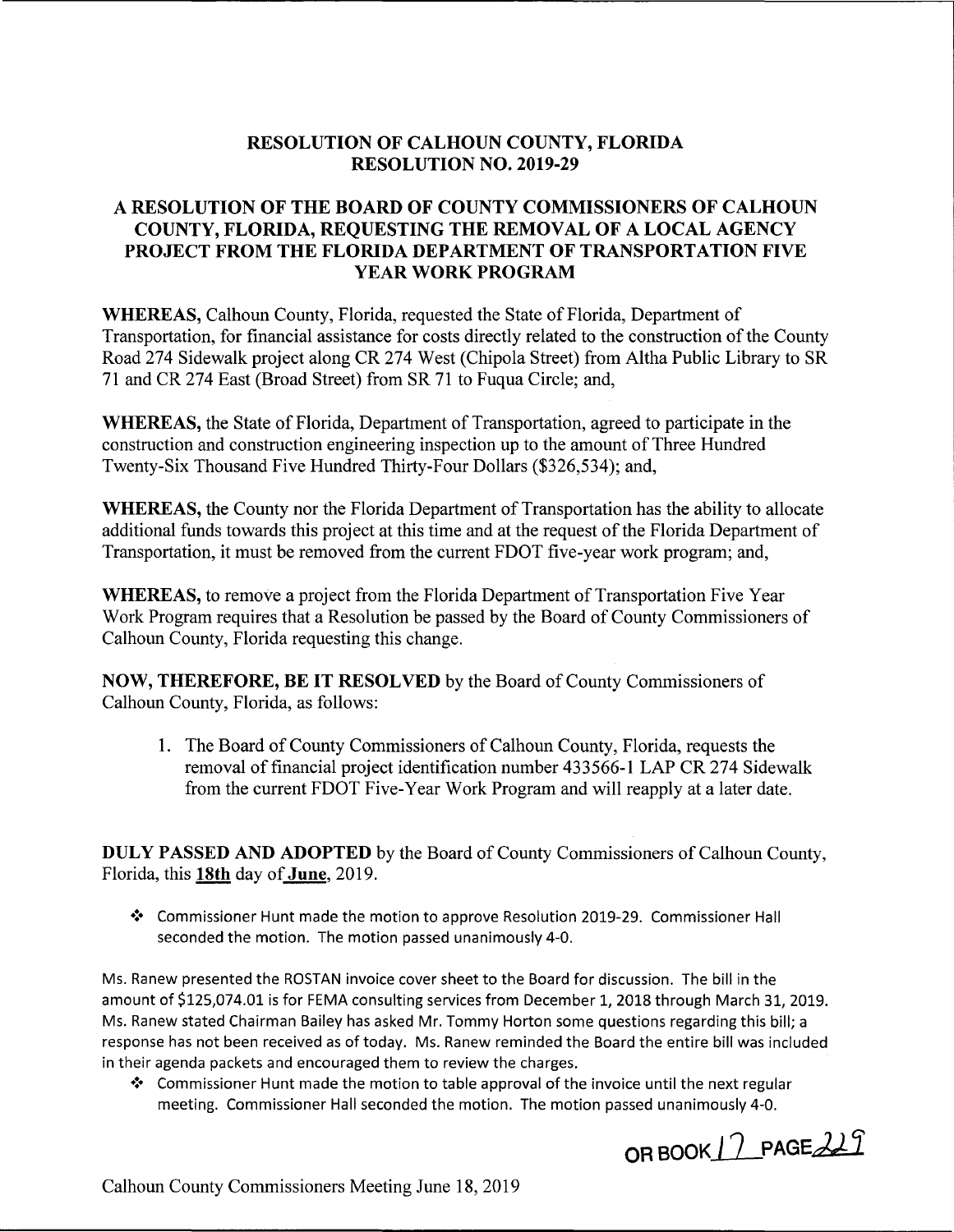Ms. Ranew presented the 2019-2020 Emergency Management Preparedness and Assistance (EMPA) grant agreement for approval and execution between Calhoun County and the Florida Division of Emergency Management for \$105,806.

❖ Commissioner Hunt made the motion for approval and execution of the EMPA grant between Calhoun County and the Florida Division of Emergency Management for \$105,806. Commissioner Hall seconded the motion. The motion passed unanimously 4-0.

Ms. Ranew asked for approval to pay the Calhoun County School Board \$[50,859.38](https://50,859.38) for reimbursement of Shelter activities. She stated this has been submitted through a small project certification to FEMA for the County's reimbursement of this payment.

❖ Commissioner Hunt made the motion to approve payment to the School Board for \$[50,859.38](https://50,859.38). Commissioner Hall seconded the motion. The motion passed unanimously 4-0.

Ms. Ranew reminded the Board of the Special Meeting on Thursday June 20 at 2 PM CT in the EOC; the guardrail bids will be opened at this meeting. Ms. Ranew is also adding the Health Department Window Replacement bid award to the agenda for this meeting.

### **ATTORNEY TIME**

Attorney Fuqua discussed the debris monitoring and debris clean-up bids soon to be advertised and awarded. There are four requests for proposals to be advertised.

- 1. Hurricane Michael Debris Monitoring
- 2. New Storm Season Debris Monitoring
- 3. Hurricane Michael Debris Clean-up
- 4. Ongoing New Storm Debris Clean-up

Attorney Fuqua said awarding these services does not obligate the Board to spend funds until a task order is issued; the Board can self-perform these items. The Board tentatively set the bid openings for July  $18<sup>th</sup>$ .

The Attorney discussed the Application for Road Abandonment he drafted setting forth procedures to follow when requesting a road abandonment. This would also require a deposit of \$500 to cover advertising and other costs associated with a request for road abandonment.

**OR BOOK 11 PAGE 230**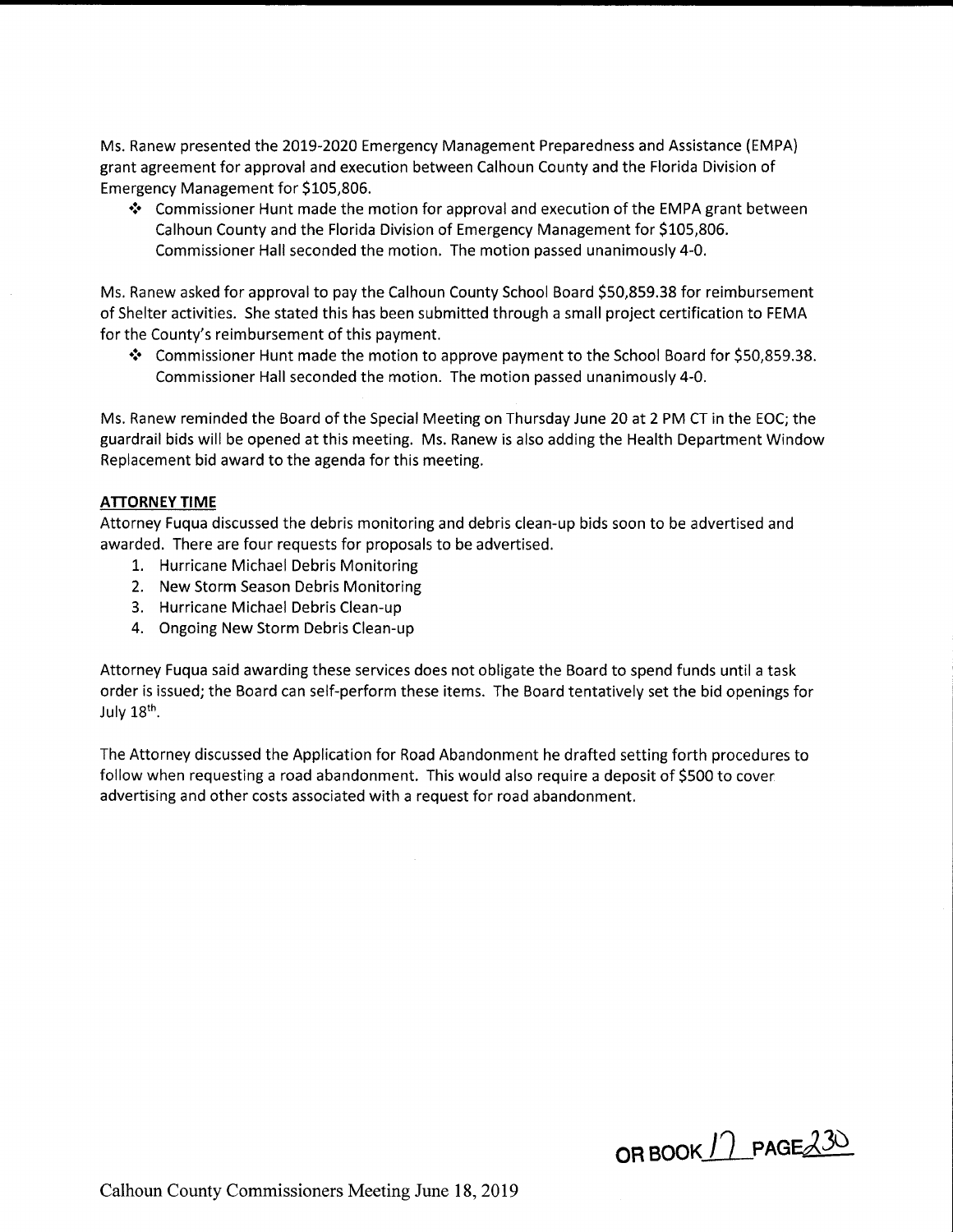------- Date Received

# **CALHOUN COUNTY BOARD OF COUNTY COMMISSIONERS APPLICATION FOR ROAD ABANDONMENT**

| Name(s): $\qquad \qquad$                                                                                        |
|-----------------------------------------------------------------------------------------------------------------|
|                                                                                                                 |
|                                                                                                                 |
|                                                                                                                 |
| Road Name: Name and Name and Name and Name and Name and Name and Name and Name and Name and Name and Name and N |
| Your property's Calhoun County Appraiser's Parcel Number:                                                       |
|                                                                                                                 |
| Surrounding Land Owners to the subject road:                                                                    |
|                                                                                                                 |
|                                                                                                                 |
|                                                                                                                 |
|                                                                                                                 |

I understand that the decision to abandon a county road lies solely within discretion ofthe Board of County Commissioners and that the fee paid for the process is not refundable. I also understand the fee covers one public hearing and additional fees may be required. If approved, the Board of County Commissioners will not issue a deed of any kind to the subject road. The road abandonment process simply provides that the Board of County Commissioners surrenders its interest, if any, in the subject road right of way.

Owner's or authorized applicant's signature Date

❖ Commissioner Hunt made the motion to adopt the procedures suggested by Attorney Fuqua. Commissioner Hall seconded the motion. The motion passed unanimously 4-0.

OR BOOK 17 PAGE 23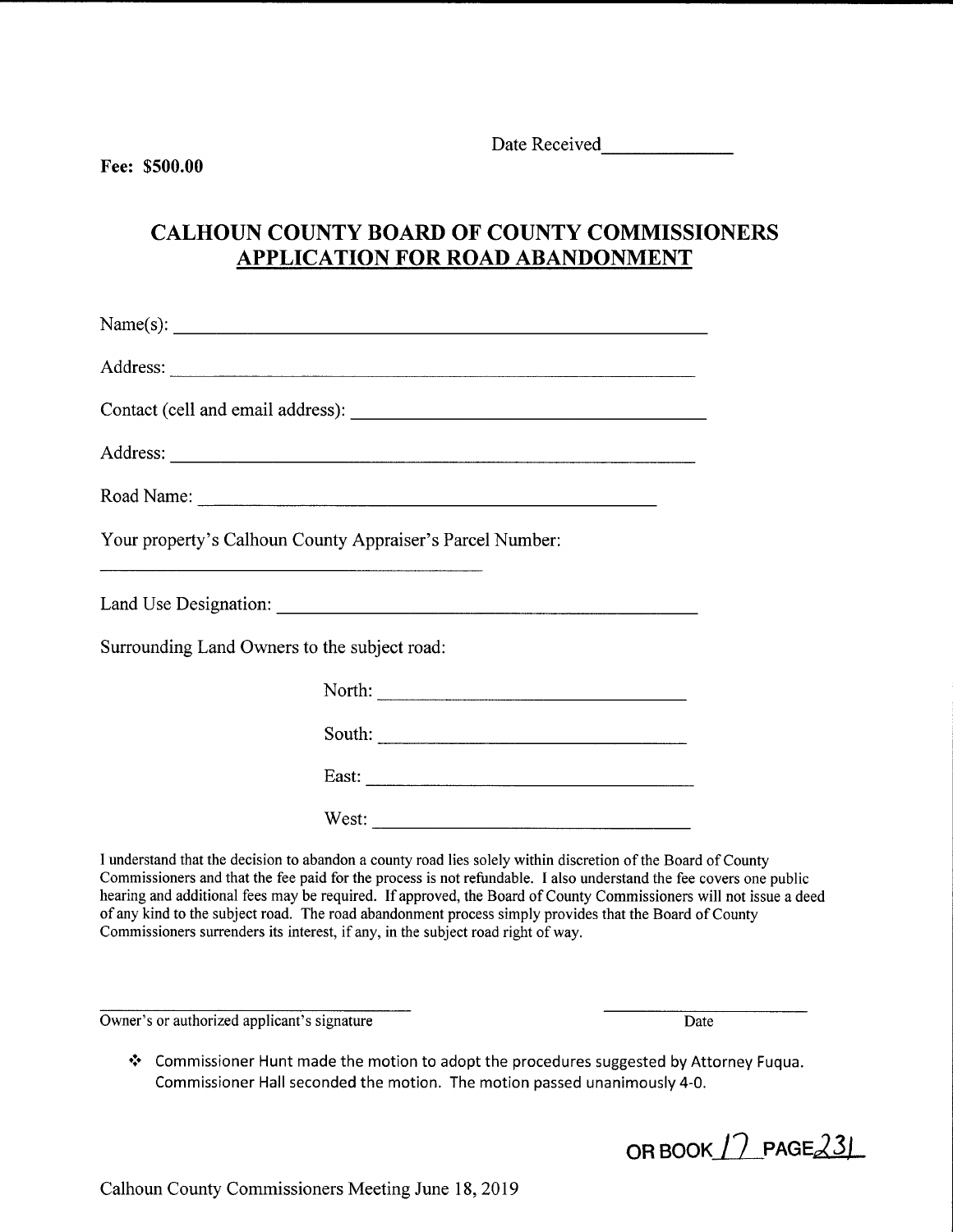The Attorney stated the Burn Ban Resolution is no longer necessary since it has been raining.

### **COMMISSIONER TIME**

### **COMMISSIONER HUNT**

Commissioner Hunt stated he is getting complaints regarding the metal the Foxworth's have placed on their property on CR 274. Commissioner Hunt asked Ms. Rose Burg to explain the situation to the Board. Ms. Burg stated is looks bad and is a potential danger if another storm comes to our County. The Attorney asked if the Foxworth's have a permit for the metal. Ms. Burg stated she has called the Department of Environmental Protection (DEP); DEP came, took pictures, and have said they will look into the matter. There was further discussion and the Board asked Ms. Burg to keep them informed of DEP findings. The Attorney stated if this is an unlicensed construction debris site the Foxworth's can be criminally charged.

### **COMMISSIONER WISE**

Commissioner Wise discussed the need for a Board workshop regarding HHRP and stated the Board may have to hire additional staff for administering this program.

#### **COMMISSIONER HALL**

Commissioner Hall did not have anything to discuss at this time.

#### **COMMISIONER MONLYN**

Commissioner Monlyn stated the HHRP is an awesome opportunity to help residents with housing. Commissioner Monlyn also stated improvements need to be made to the SHIP program and wants each Board member to provide input as to the changes that are needed.

#### **COMMISSIONER HUNT**

Commissioner Hunt discussed SHIP funds can't be used to rehabilitate mobile homes built prior to 1994. There was discussion that this rule has to do with codes and building standards. Commissioner Wise stated the HHRP funds could pay for a replacement trailer instead.

There being no further business, the meeting adjourned at 5:30 p.m., CT.

Gene Bailey, Chairmar

ATTEST:

Carla A. Hand, Clerk

**OR BOOK /7 PAGEJ3~** 

Calhoun County Commissioners Meeting June 18, 2019